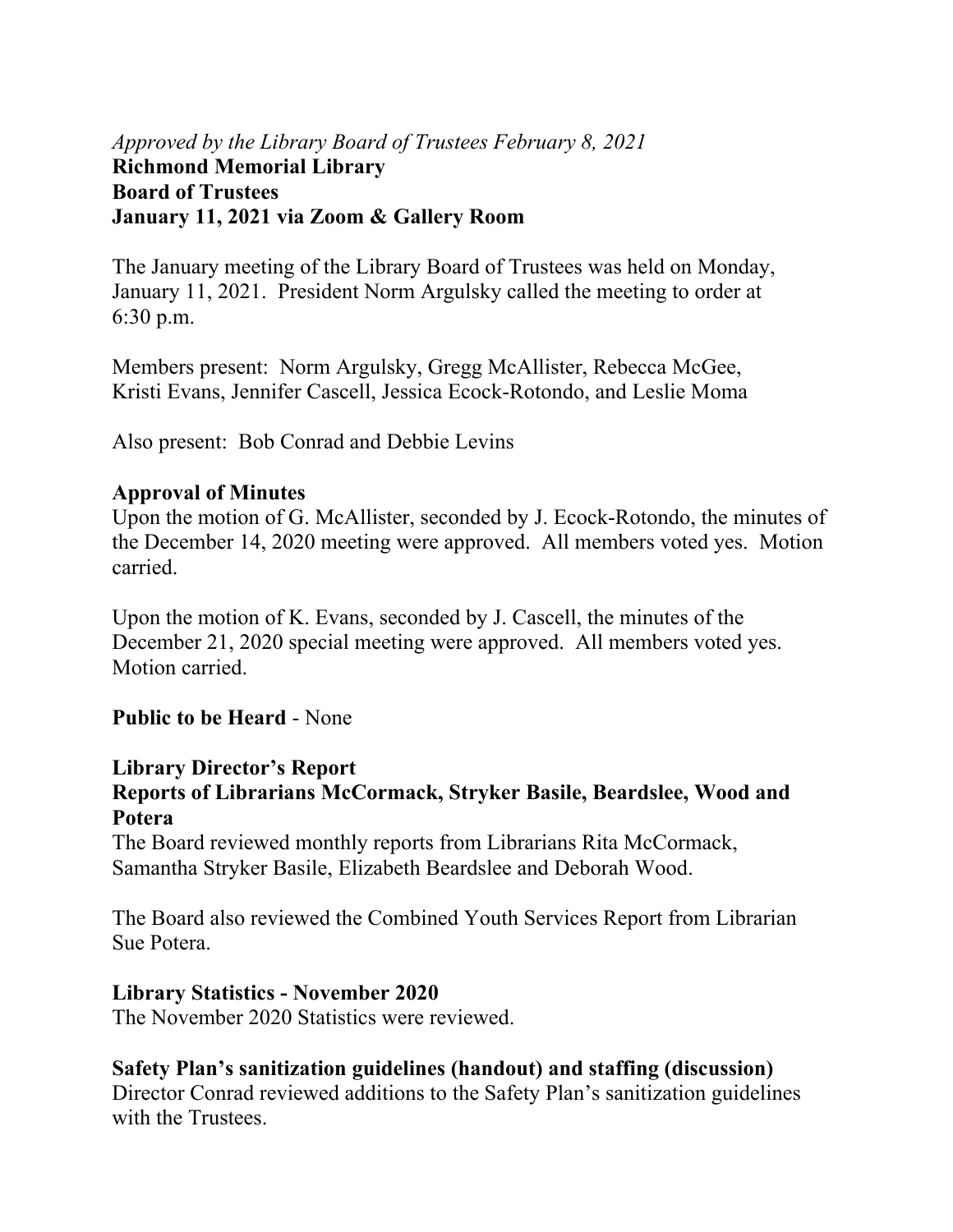#### **Director's SMART Goals update**

The Director's SMART Goals were tabled until Executive Session.

### **Oath of Office info**

A reminder of the Oath of Office Requirement for Public Library Trustees was emailed to Library Directors from Nioga's Outreach Consultant, Lisa Erickson. Director Conrad noted that this is required once per term, but that Richmond Library Trustees renew their oaths every year.

#### **Library Attorney Resignation**

Tom Williams of the Williams Law Firm resigned his position of representing Richmond Memorial Library as the attorney of record.

Trustees were asked to aid in the search for an attorney to appoint having familiarity with employment law, state education law, First Amendment, and US Copyright Laws. Director Conrad offered to draft a duty description and a summary of the qualities required. He will also check with our CPA Kathryn Barrett, of Freed Maxick Accounting Firm, for suggestions.

## **Committee Reports Policy Committee**

The Policy Committee drafted a revision of the Meeting Room Policy.

Upon the motion of N. Argulsky, seconded by J. Cascell, it was resolved to adopt the Meeting Room Policy with the revisions presented. All members voted yes. Motion carried.

### **Finance Committee**

Finance Committee members K. Evans and R. McGee will meet with Director Conrad on February 22, 2021 at 5 p.m to discuss the preliminary budget.

### **Financials**

### **December 2020 Summary of Revenues and Appropriations**

Upon the motion of L. Moma, seconded by J. Ecock-Rotondo, it was resolved to approve the December 2020 Summary of Revenues and Appropriations. All members voted yes. Motion carried.

### **November 2020 Bank Reconciliations**

Upon the motion of L. Moma, seconded by J. Ecock-Rotondo, it was resolved to approve the November 2020 Bank Reconciliations. All members voted yes. Motion carried.